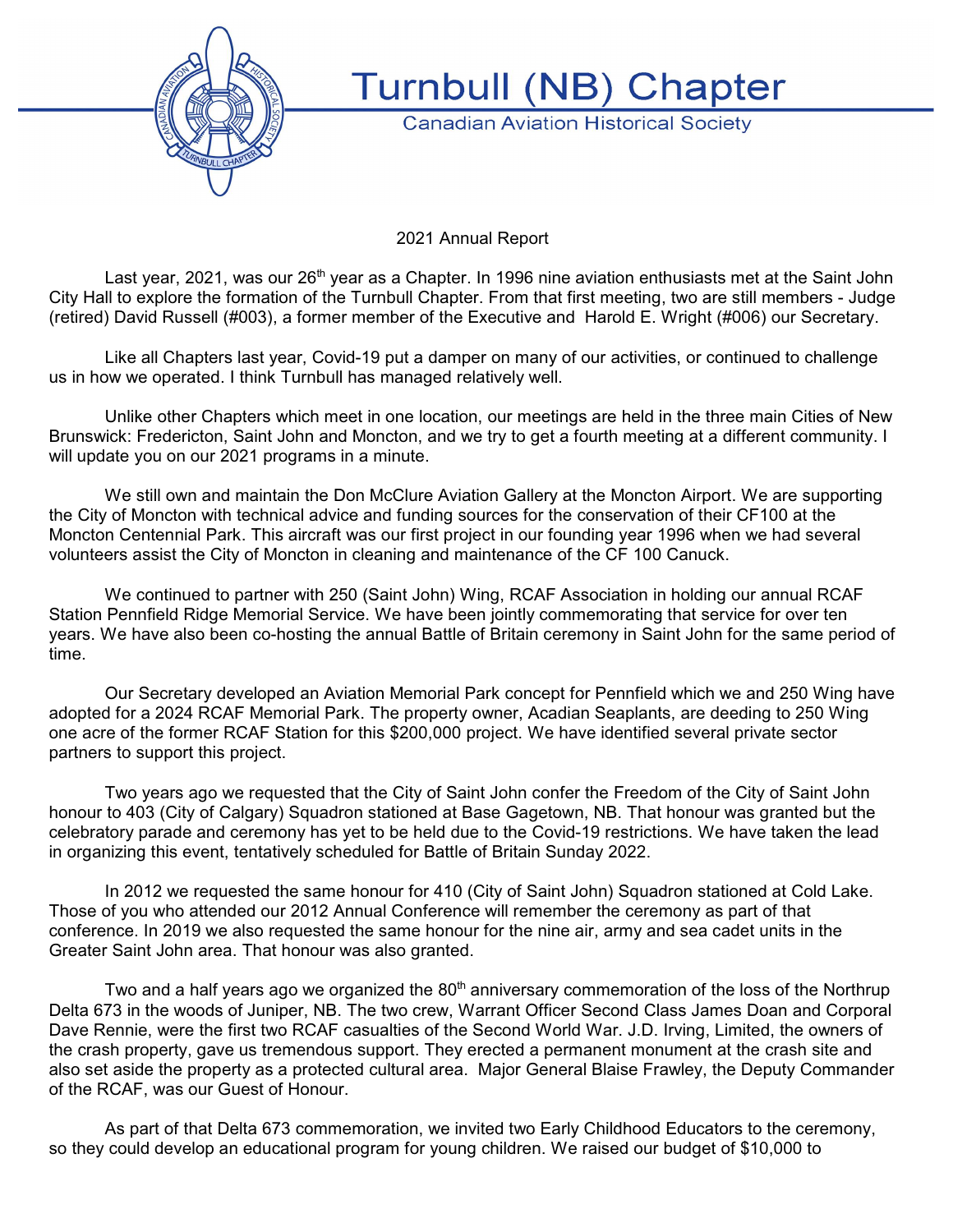purchase two wood pedal planes and hangers. The pedal planes have been painted and numbered as the Delta 673 and K.C. Irving's red Stinson Reliant. Mr. Irving's aircraft played a significant role in the search for the Delta 673. The children, ages 5 to 10, will wear faux Second World War flight suits and helmets. This project is part of our commitment to extend an appreciation of our aviation heritage to a new generation. We have partnered with a Saint John Early Childhood Education Centre.

We also developed a program for the 2022 Platinum Jubilee celebration of Her Majesty's 70<sup>th</sup> anniversary. We will plant 70 trees in seven New Brunswick communities, two being First Nation communities, one tree for every year of Her Reign. We will have students plant the trees and all trees will be dedicated to a New Brunswick Veteran who served during those seventy years.

As part of this tree program, we will plant seven Vimy Ridge Oak Trees (next generation), one each at the seven communities. Each tree will be dedicated to one of Her Majesty's family who is a Veteran. These trees will be for:

King George VI and Queen Elizabeth, the roots of the Queen's family tree and who inspired the Dominion and Allied Forces in defeating Nazi Germany;

Queen Elizabeth and Prince Phillip, both war Veterans;

Prince Charles, a service Veteran and Heir to the Throne;

Prince William, a service Veteran and Heir to the Throne;

Prince Harry, a war Veteran and Heir to the Throne.

We have partnered with Landscape NB for this project. Most of our budget has been raised. We have other private sector sponsors we will seek.

Another project which we developed for the 2024 centennial of the RCAF is our RCAF 100 Banners. These Banners are similar to what many communities hang from poles during the Remembrance Day period in November. Our Banners will have only RCAF imagery. The people of NB will be able to nominate those New Brunswickers who served in the RCAF or its various previous forms, from 1917 to 2024. We will select 100 who represent all New Brunswickers and all parts of our Province. These Banners will be hung at various locations within New Brunswick. This is a \$35,000 project and we have begun discussions with potential private sector sponsors.

Our newsletter CONTACT will feature a special Silver Jubilee 25<sup>th</sup> anniversary issue for the years 1996-2020. It will be more in a book format of 26 pages, one page dedicated to each year of our Silver Jubilee. Distribution of this anniversary book will be restricted to our paid up Chapter members for 2021 and one copy will go to National for their archives. There will not be a digital format.

We also invited 250 Wing and the Saint John District of the Royal Canadian Legion, to partner with us in developing a portable ceremony kit of a Public Address System, Flags and other materials needed for any ceremony hosted by us and the other two groups. Our Secretary, who is also a Legion representative, secured \$5,000 for the Saint John District from our local MLAs. That kit is hosted by the Saint John District at NB Command Headquarters in Saint John. Our contribution was \$100.

Finally I want to give you a brief outline of our five 2021 ZOOM meetings. I want to thank those members from other Chapters who joined us. We are still finding our way around ZOOM. Many of our members are timid of the format, so we have some work with our members to clear any misunderstandings of this option for meetings.

March 2021 - Hal Skarrup, a Turnbull member, spoke about the career of UFOlogist Stanton Freeman and a new exhibit at the York Sunbury Museum about his UFO career.